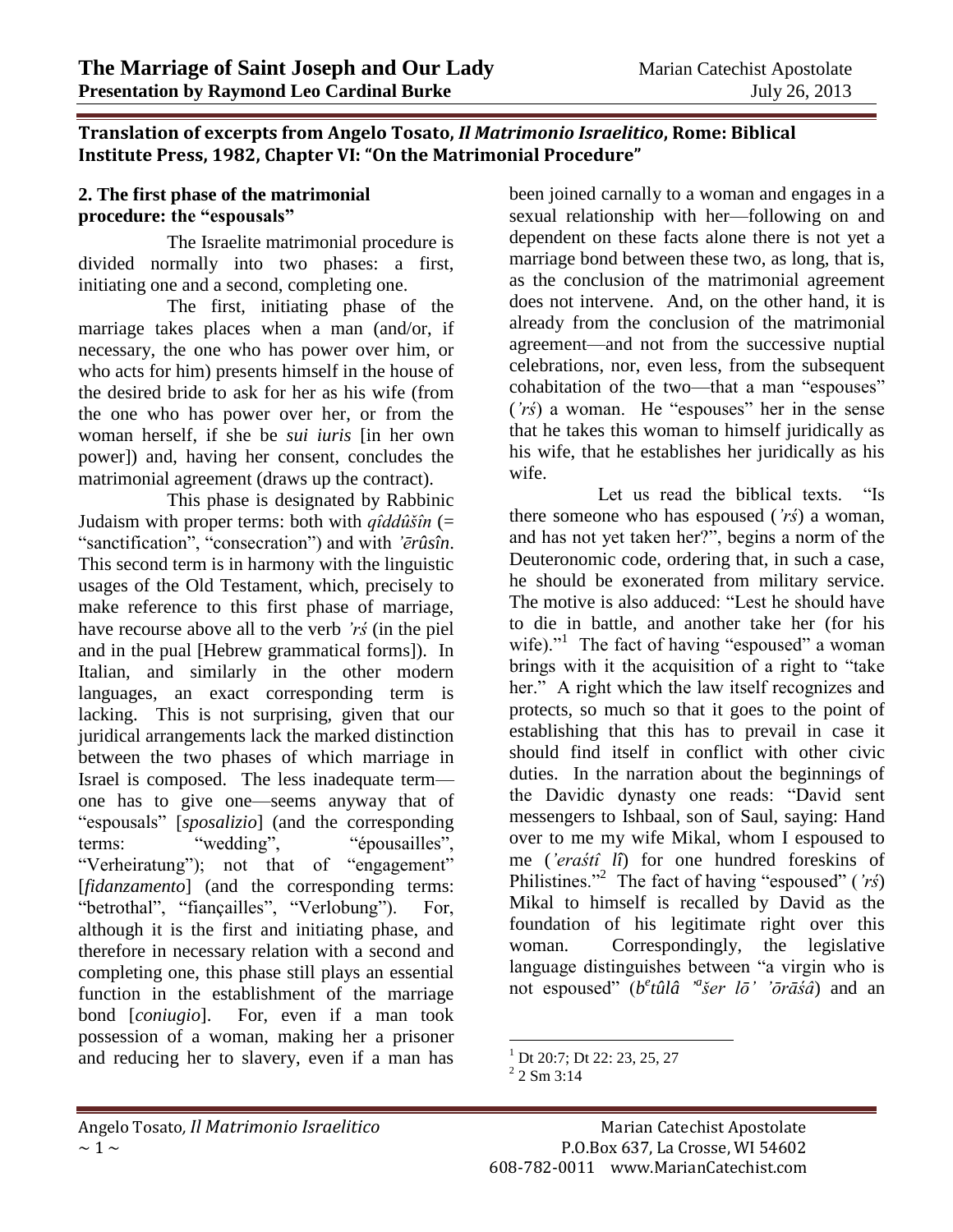"espoused young woman" (*na*<sup>*a*</sup>rā *m*<sup>e</sup> 'ōrāśâ).<sup>3</sup> Their juridical situation proves to be rather different. In case of seduction, the first acquires a right to be espoused by the seducer; the second, on the other hand, is considered (as an adulteress) liable to death along with her seducer.

With the "espousals", then, some of the fundamental rights and duties of marriage come into being for the "spouses": for the "groom", that of beginning, at its proper time, cohabitation with the woman whom he has "espoused"; for the "bride", that of fidelity to the man who has "espoused" her. So much is this the case that for the *m e 'ōrāśâ*, "bride", the qualification of *'iššâ*, "wife", is already appropriate. At the end of the seven years of service, agreed to as *mōhar* [dowry], "Jacob said to Laban: hand over (to me) my wife, because my days are completed, and I will be joined to her." "My wife" (*'et*-*'ištî*), he says, referring evidently to her whom he considers as his legitimate wife, now that the conditions of the matrimonial contract, drawn up at its proper time, have been satisfied.<sup>4</sup> No differently, David calls Mikal "my wife" (*'et-'ištî*), considering her as such from the moment in which he furnished the foreskins of the kind and number fixed as the bridal condition.<sup>5</sup> In the Deuteronomic law, the death penalty is fixed for him who has been joined "with a virgin espoused (*me'ōrāśâ*) to a man". The motivation is the following: "Because he has dishonored the wife (*'et*-*'ēšet*) of his neighbor."<sup>6</sup>

Therefore, it turns out in fact that there exists a first, distinct phase in the matrimonial procedure; that it has a fundamentally juridical nature (in the sense that it produces a modification of the rights and duties of the contracting parties); that it plays an essential function in the establishment of the marriage bond; that it is appropriately designated

 $\overline{a}$ 

with the term "espousals". These are important results. From them comes the appropriateness of analyzing more in detail, especially under the juridic aspect, this first decisive phase. In particular, it can be interesting to come to know better: a) what is the act which concretely begins this first phase; b) who are the parties in this procedure; c) what is the object (or the objects) about which the parties treat and on which the parties agree; d) what is the form in which the matrimonial agreement is drawn up; e) what is the specific nature of the procedure.

A. *The beginning of the procedure*. The act which concretely begins the first phase of the marriage is the formal request to have this woman as a wife, a request brought forward on the part of the interested person (and/or the one who acts for him) in the house of the woman desired as a bride. This request opens a negotiation, it tends towards an agreement. To have Dina as a wife, Shechem and his father Hamor go to ask for her in the home of Jacob and his sons.<sup>7</sup> To obtain as a wife the beloved Philistine, Samson goes down to Timna with his parents. $8\degree$  To find a wife suitable for Isaac, Abraham's steward goes to Aram-Naharaim, and in the house of Bethuel he asks for Rebecca for the son of his master.<sup>9</sup> David sends his messengers to Abigail, widow of Nabal, to have her as a wife. $10$  And so on.

Before the request for marriage is brought forward, a whole series of acts has certainly taken place, which have led to the decision to take this one as a wife. These are acts that are subjectively determining, but objectively irrelevant; I mean in relation to the establishment of the marriage bond, which is the *obiectum* [object] of the procedure in question. The procedure under discussion gets under way only when it passes beyond the sphere of the

<sup>3</sup> Dt 22: 28; Dt 22: 23, 25, 27

 $4$  Gen 29:21

<sup>5</sup> 2 Sm 3: 14; 1 Sm 18: 25-27

 $6$  Dt 22:24

 $\overline{a}$  $<sup>7</sup>$  Gn 34</sup>

<sup>8</sup> Jdg 14

 $\degree$  Gn 24

 $10$ 1 Sm 25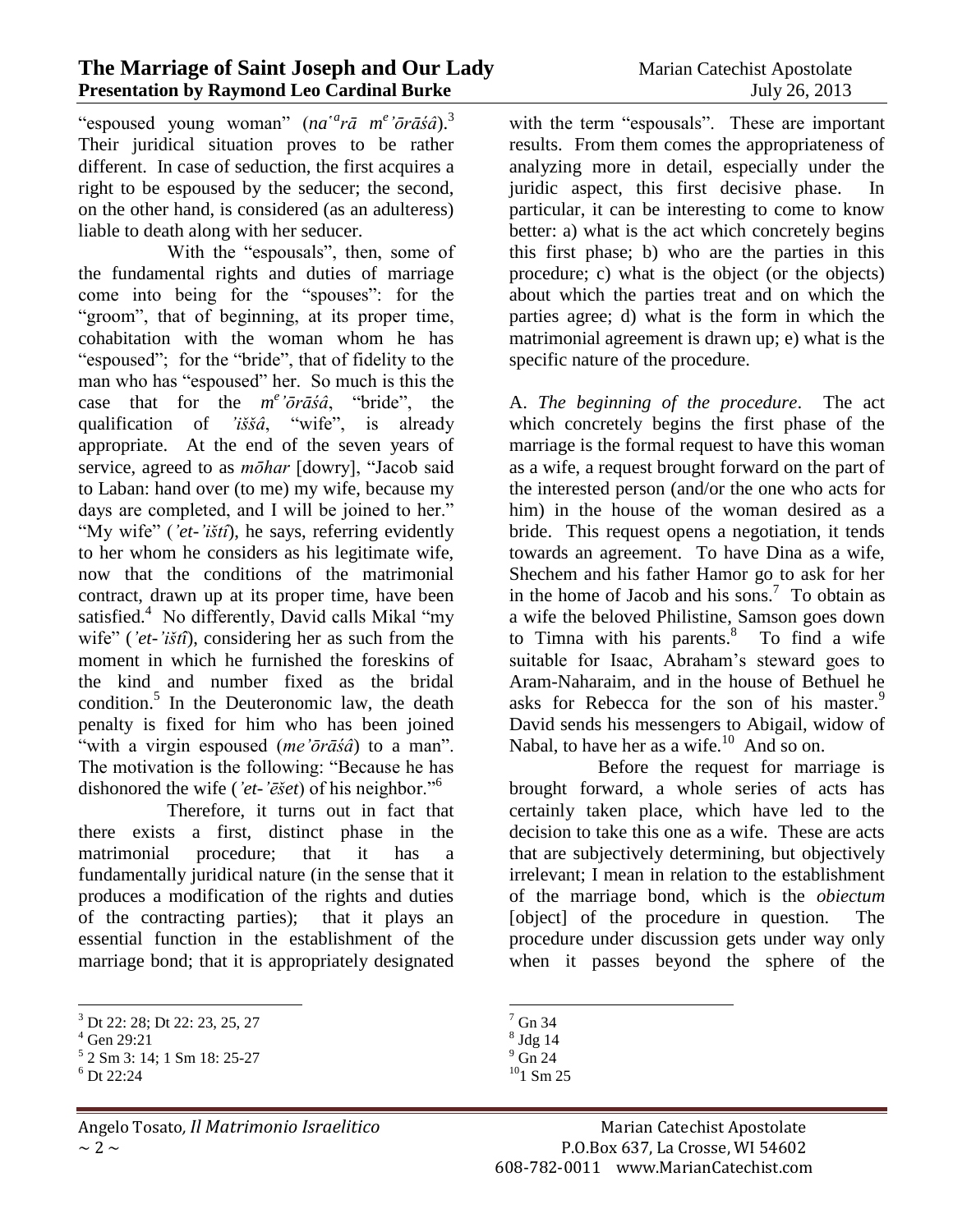subjective or the inter-subjective and crosses the threshold of the objective (social-juridical). This is verified precisely in bringing forward the specific request for marriage, which, precisely because of its important function, is, so to speak, solemnized with a thoroughly public and official character.

It is not by chance that at the beginning of the procedure for the establishment of the marriage bond one finds a formal act. As we will have occasion to see by and by under various aspects, marriage, while directly regarding two individuals, a man and a woman, actually involves two families, or rather, entire social groups, even the entire community to which the two belong. The reference to this intrinsic connection of the individual and the social, of the private and the public, in marriage, is intended here only to clarify that it is in the very nature of the institution of marriage to demand that the procedure be placed on the public and official level. It seems to me that one could say: there is no drawing up of the matrimonial agreement without a formal request.

\*\*\* [skipping "B. *The parties in the procedure*"] \*\*\*

C. *The object of the negotiation*. It is necessary above all to distinguish between essential objects and accessory objects of the matrimonial negotiation and agreement. In the first category are included those contractual provisions which constitute the structure of the matrimonial agreement, on whose presence, therefore, whether explicit or implicit, depends the very coming to be of the marriage. In the second category are included those contractual provisions which the parties may want added and inserted in the matrimonial contract; from whose presence, therefore, juridical effects certainly arise, but by whose absence the matrimonial contract is not invalidated in the least. Here we leave aside the investigation of the cases of the possible accessory objects, of which the sources (in

particular the Elephantine Papyri) nonetheless give us rich glimpses. It should suffice to know of their existence and their capacity to occur. We, on the other hand, are dealing (in a partial way) with the essential objects. Among them, too, it is necessary to distinguish. There are: a) a primary object, related to the personal status; b) a secondary object, related to the control of the patrimony.

a) *The personal status*. The *primary* essential object is related to the personal status of the two spouses. This consists on one side in the "giving", on the other side in the "taking" of this woman as a wife to this man. The object about which one negotiates and draws up the contract is that this man and this woman become reciprocally husband and wife. As has already been seen above on a broad scale with the principal linguistic expressions related to marriage, and as will be seen again below on a reduced scale with the actual formulas of the drafting of the agreement, the whole complex procedure for the establishment of the marriage, considered in its totality as well as merely in its first and initiating phase of the "espousals", tends essentially and principally to the realization of this effect. This appears very evidently. But it is necessary to realize, in addition to its existence, also the effective juridic significance of this agreement to give and take this woman as a wife to this man, of this becoming wife and husband on the part of a woman and a man. This implies understanding what was the juridic state of the wife and the husband in Israel. Chapter IX is dedicated above all to this understanding. It seems opportune, however, in order to give concreteness of content to the object of the matrimonial agreement, to anticipate already here, even in summary terms, the most striking elements among those which characterize becoming husband and wife in and through the espousals. These are the following.  $(a^1)$  The commitment to give this woman as a wife brings with it, on the part of the one who has power over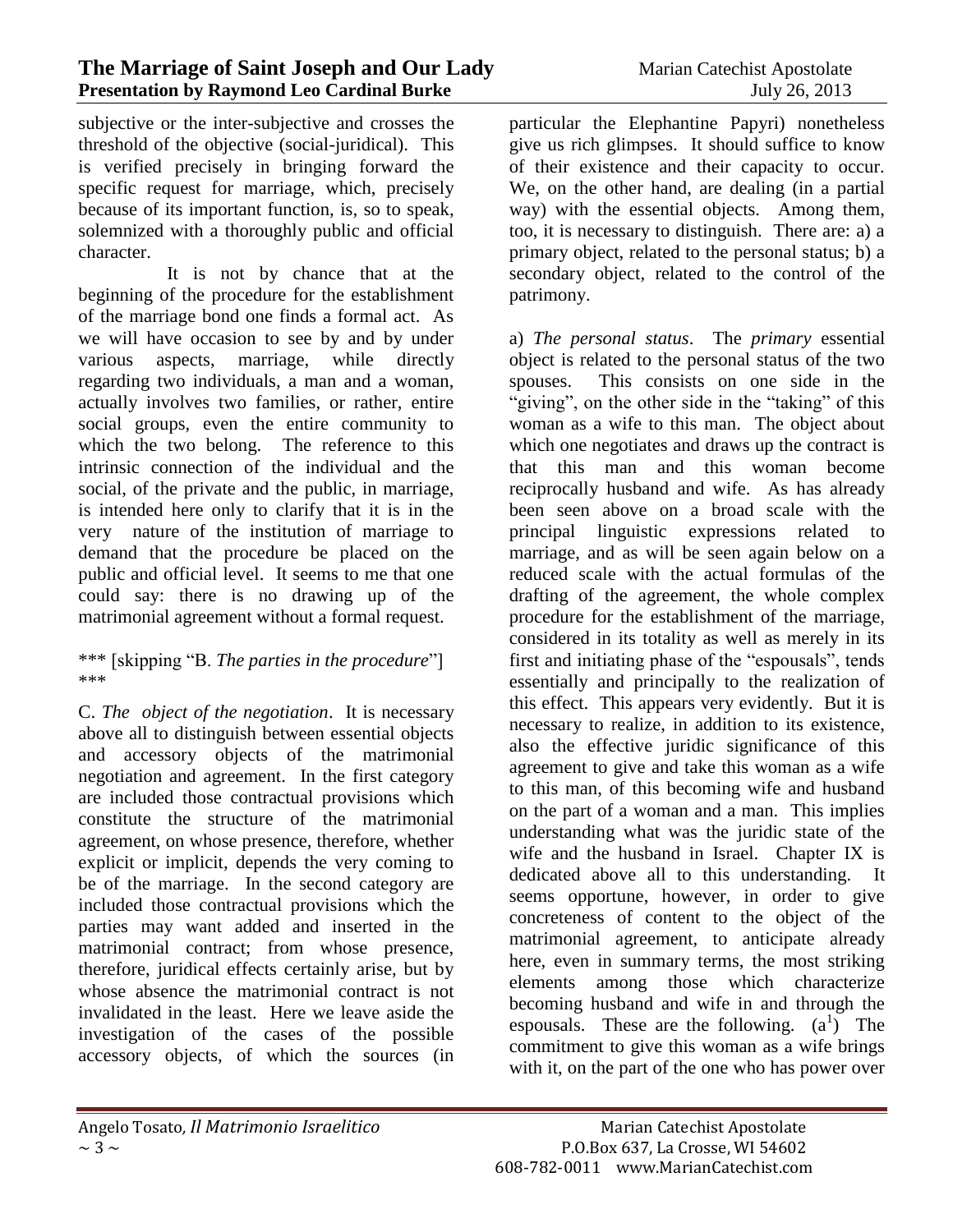her (supposing that there is such a one), the obligation to recognize his own power over the bride as extinct, and the power of the groom over the bride as now existing; the obligation, furthermore, to make the cohabitation of the spouses begin at the established time. On the part of the bride, the commitment is to recognize herself no longer as subject to the power of her father or of the one who acts for him (supposing that it is still exercised over her), but rather as subject now to the power of her groom. This should be understood in the sense that the bride, for the present, while remaining still, and until the time of the nuptials, as if in custody in her father's house, is already obliged to belong exclusively and in a stable manner to her groom. Exclusively: this belonging precludes the faculty to have sexual relations with third parties; stably: in itself this belonging knows no limits of time. Furthermore, for the future, more or less immediate according to the agreements, the bride commits herself to begin cohabitation with her groom, for a communion of life.  $(a^2)$  The commitment to take this woman for a wife brings with it, on the part of the one having power over the groom (supposing that there is such a one), the obligation to recognize him as no longer subject to that one's power, and now as head of the family to be established\*. On the part of the groom, the commitment is to recognize himself as no longer subject to the power of his father (or of the one who acts for him; and supposing such power exists), but rather now as head of the family to be established. This should be understood in the sense that the groom, for the present, while not yet taking possession of the bride, already is assured of her belonging exclusively and in a stable manner to him. For the future, then, more or less immediate according to the agreements, the groom is committed to begin cohabitation with the bride for a communion of life.

\*\*\*[skipping "b) *The control of the patrimony*"] \*\*\*

D. *The form of the agreement.* We are not well informed about the form in which the matrimonial agreement was drawn up. We can, however, suppose, on the basis of the very nature of the object of the matrimonial agreement, that it represents the constitutive element of the espousals, and that there are at least two indispensable characteristics of it: its solemnity and its public nature. This is so apart from its individual concretizations in time and space. I think here above all of the demands of form imposed by the primary object, in particular by the desired juridic reservation of the bride to belong exclusively to the groom. For this purpose, it is absolutely necessary that the existence of the juridic act carried out by the spouses should appear unequivocal to the social environment in which they live; and, on the other hand, it is necessary that the recognition of the juridic efficacy of their act should appear certain to them.

The written document of the matrimonial contract is demonstrated in use at the end of the 5th century B.C., in the Israelite colony of Elephantine. The book of Tobit speaks of its being drawn up, around  $200$  B.C.<sup>11</sup> For the preceding period, in Palestine, there are no testimonies. But it does not seem rash to think that the written document could have been used in Judea before the Babylonian exile, arguing from the fact that at that time a written document was used for divorce. In any case, it seems that such a document should be attributed a probative value, not a constitutive one. That is, it would always refer back to a non-written form of stipulation (which *is* constitutive), done with the carrying out of symbolic gestures and/or with the juridically effective enunciation of solemn words, in the presence of witnesses. But we know in fact very little about all this, and that little in an indirect way. As far as the symbolic gestures, there is only one fleeting indication, that of covering with one's own mantle, done by the groom towards the

 $\overline{a}$  $11$  Tob 7:12-14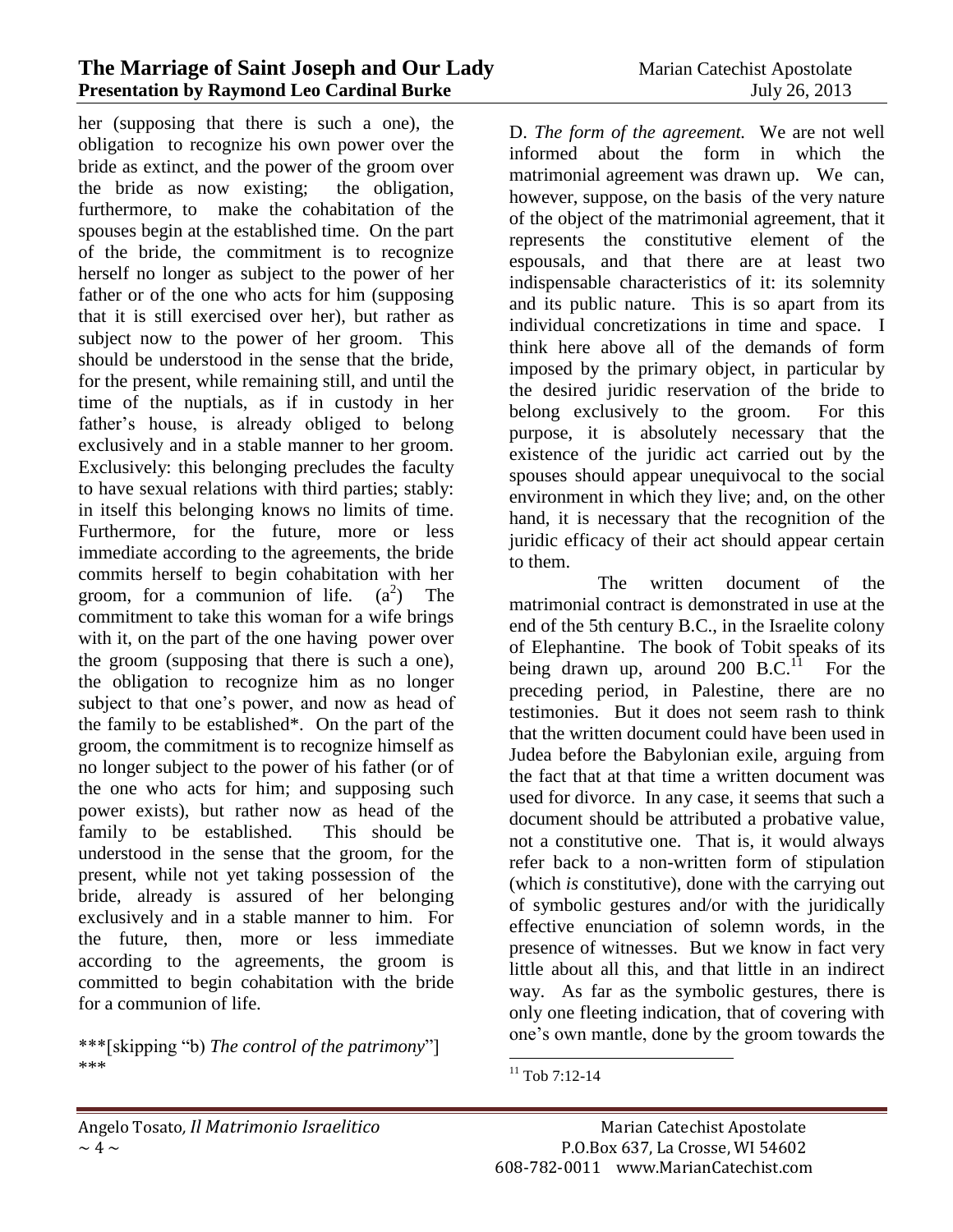## **The Marriage of Saint Joseph and Our Lady** Marian Catechist Apostolate **Presentation by Raymond Leo Cardinal Burke** July 26, 2013

bride.<sup>12</sup> As far as the solemn words, we have some more indications. It seems to be understood, that is, that the establishment of the espousals is carried out by means of an appropriate bilateral declaration of will, more concretely with the enunciation of a double formula, of the type: "You are my wife", said by the husband, and "You are my husband", said by the wife. It should be thought that this would have happened at the very act of the espousals (and not of the "nuptials"), in the house of the bride. There would probably not be lacking, furthermore, a formula and/or a gesture suitable to express, with juridic efficacy, the reciprocal approval regarding the regulation of the patrimony.

E. *The juridic nature of the agreement*. There should not be any doubts, after what has been written up to this point, about the juridic nature of this first phase of the matrimonial procedure. There remains now only to summarize and to underline that which seems most important. It is the intention of the contracting parties, who participate in the negotiation and arrive at the matrimonial agreement, to bring about the "taking of a woman" not just in any manner, but rather in the entirely special manner which brings the "taken" woman into the juridic state of "wife" and the "taking" man into the juridic state of "husband", both with a new, adequate patrimonial arrangement of their own. They intend, therefore, to carry out an act with multiple juridic effects. The juridic ordering recognizes, regulates, and safeguards this subjective interest, guaranteeing for its part that the act duly carried out is really productive of its juridic effects. It carries this out with the whole ensemble of regulations, of custom and of law, which hitherto we have only glimpsed, but which we will have occasion, going forward, to see still better. To give an example: to safeguard the personal rights of the groom/husband over the bride/wife, the

 $\overline{a}$ 

juridic ordering recognizes the crime of "adultery". The espousal is therefore a true and proper juridic transaction, which creates rights and obligations.

It was seen above that this represents, in the complex matrimonial procedure, the first, necessary phase. We can specify here that this necessity of the espousals, now better understood as a juridic transaction, should be regarded as characteristic of "taking a woman" in marriage. Certainly, one can come to possess a woman as one's slave by means of the drawing up of an agreement, with a contract of buying and selling made with the current master. But it is not necessary to arrive at this by this way. One can obtain a woman as one's slave also in war, with the sword. One can obtain her also with her birth from one's own slave; etc. Likewise, one can come to use a woman as a prostitute by means of the drawing up of an agreement, however informal it might be. But it is not necessary to arrive at this by this way. One can obtain the desired union also with violence, or with flattery; or one can even undergo a union in a stupor brought about by wine. On the other hand, one cannot take a woman as a wife without the previous drawing up of the matrimonial agreement. Without espousals (without matrimonial contract), no marriage and no marriage bond. One can draw from this a conclusion which is obvious, but no less important for that reason: marriage, at least Israelite marriage, is an essentially juridic institution. Beyond the juridic sphere it simply does not exist.

## **3. The second phase of the matrimonial procedure: the "nuptials"**

We come now briefly to the second and concluding phase of the matrimonial procedure. This takes place when, the established time having come, full execution is given to the matrimonial agreement, drawn up previously by the parties. It is the moment of the nuptial ceremonies and festivities, to which are

 $12$  Cf Ez 16:8; Ruth 3:9